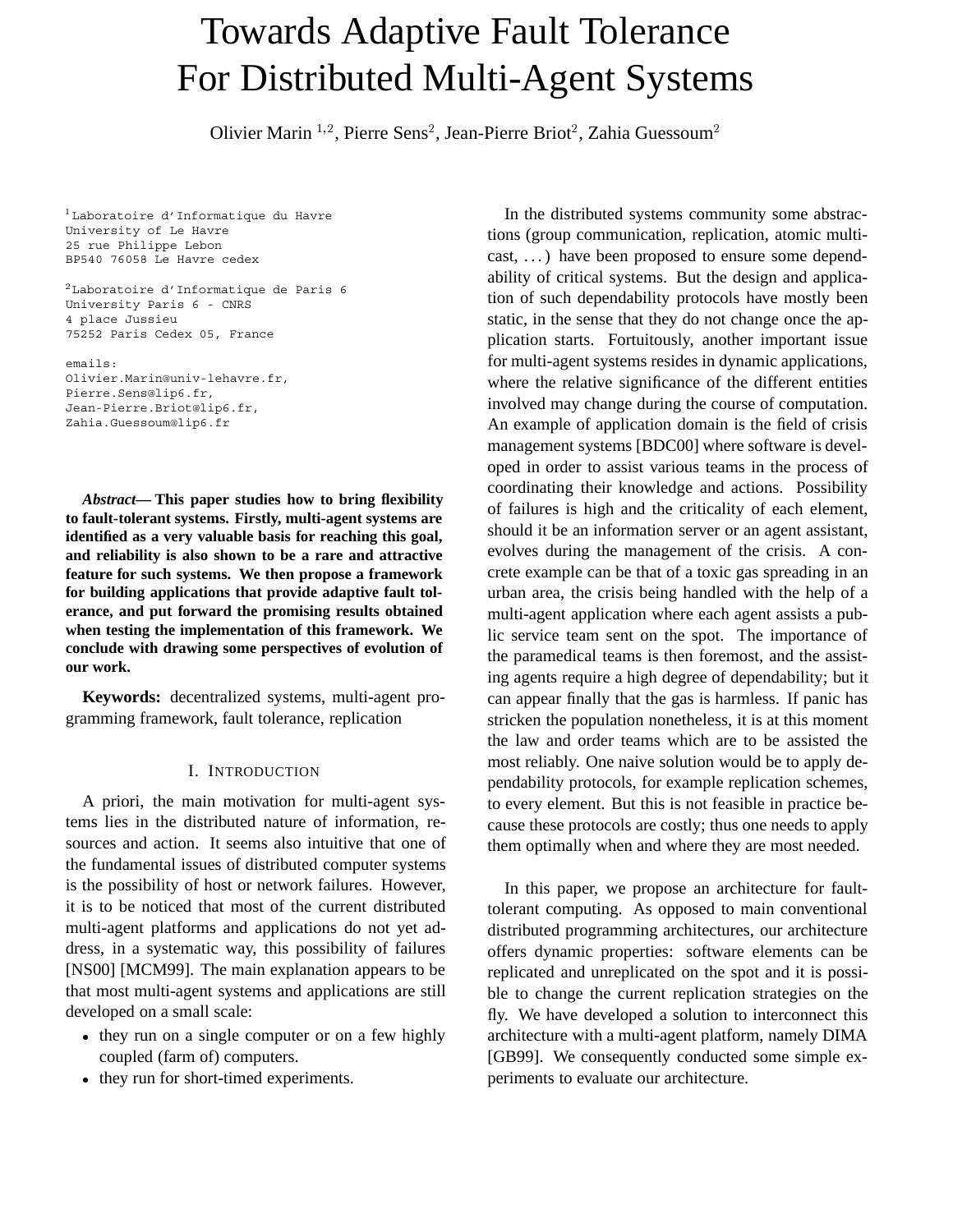The paper is organized as follows. Section 2 briefly presents replication issues in multi-agent systems, as well as a quick insight on replication in distributed systems. Section 3 describes the goals we intended to achieve through developing a solution that would allow the elaboration of applications liable to provide adaptive fault tolerance. Section 4 presents the general design of our proposal for a framework dedicated to reliable multi-agent systems. Section 5 reports on the performances of the software we implemented on the basis of the solution we proposed. Finally, perspectives are drawn in section 6.

## II. RELATED WORK

## *A. Fault tolerance in multi-agent systems*

Within the family of reactive multi-agent systems, some systems offer high redundancy. A good example is a system based on the metaphor of ant nests [DCF95], where a common task is fulfilled by a multitude of very basic agents which present exactly the same behaviour and the same characteristics at the beginning ; that is, they share the same code. Unfortunately:

- it is very hard and time-consuming to design applications in terms of such reactive multi-agent systems; basically, nobody has yet found the right methodology,
- such a simple redundancy scheme cannot be applied onto more cognitive multi-agent systems as this would increase the advent of inconsistencies between copies of a single agent; indeed, the more advanced and complex agent definitions involve intrinsic non-determinism.

Some solutions [DSW97] [SN98] offer dynamic cloning of specific agents in multi-agent systems. The motivation is different, though: to improve the availability of an agent in case of congestion. Such work appears to be restricted to agents having functional tasks only, and no changing state. Thus it doesn't represent an appropriate support for fault tolerance.

Other solutions [BCS99] [GH00] enable some reliability through persistence on stable storage. This methodology, however, does not solve situations which involve the definite failure of a machine hosting an agent. Besides, recovery delays become hazardous and computations may not be fully restored.

# *B. Replication in distributed computing*

The replication of data and/or computation is the only efficient way to achieve fault tolerance in distributed systems. A replicated software component is defined

as a software component that possesses a representation on two or more hosts [GS97]. There are two main types of replication protocols:

- 1) the **active** one in which all replicas process every input message concurrently,
- 2) and the **passive** one in which all input messages get processed by a single replica which transmits its current state periodically to the other replicas in order to maintain consistency.

Active replication strategies lead to a high overhead. If the degree of replication is n, which means there are n replicas involved, there will be n treatments to produce one result. Passive replication economizes processor utilization by activating redundant replicas in case of failures only. That is: if the active replica is found to be faulty, a new replica is elected among the set of passive ones and the execution is restarted from the last saved state. This technique requires less CPU resources than the active approach but it involves a checkpoint management which remains expensive in processing time and space.

The active replication provides a fast recovery delay. This kind of technique is dedicated to applications with real-time constraints which require short recovery delays. The passive replication scheme has a low overhead under failure free execution but does not provide short recovery delays.

The choice of the most suitable strategy is directly dependent of the environment context, especially the failure rate, and the application requirements in terms of recovery delay and overhead. Active approaches should be chosen either if the failure rate becomes too high or if the application design specifies hard time constraints. In all other cases, passive approaches are preferable.

Many toolkits include replication facilities to build reliable applications [RBS96]. However, most products are not flexible enough to implement an adaptive replication mechanism.

MetaXa [GOL98] implements active and passive replication in a flexible way using Java. The authors extended Java with a reflective meta-level architecture. A very interesting feature is that the provided replication scheme is transparent to the supported application. However, MetaXa relies on a modified Java Virtual Machine.

GARF [GGM96] realizes fault-tolerant Smalltalk machines using active replication. Similar to MetaXa, GARF uses a meta level but does not provide different replication strategies.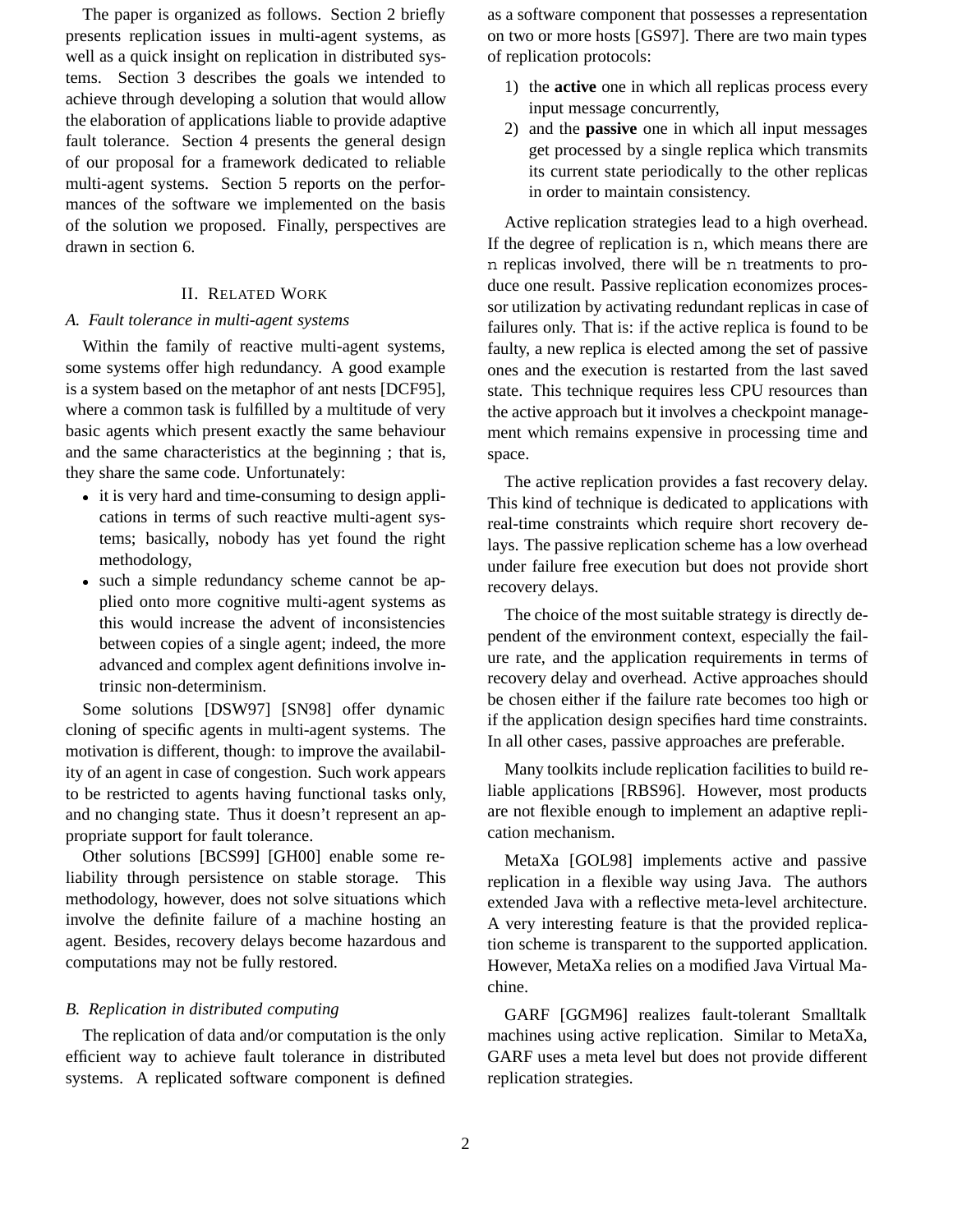As mentioned earlier, the intended achievement of this work is twofold:

- 1) provide efficient fault-tolerance to multi-agent systems through selective agent replication,
- 2) take advantage of the specificities of multi-agent platforms to develop a suitable architecture for performing dynamic fault-tolerance within applications.

Fundamentally, multi-agent applications rely on the collaboration amongst agents. It follows that the failure of one of the involved agents can bring the whole computation to a dead end. Replicating specific agents which are identified as crucial to the application may allow to bypass easily this problem.

However, one must keep in mind that replication may often be very costly in processing as well as in communications. Moreover, a software element may loose in criticality at some point of the application's progress. Therefore, it is important to be able to go back on the previous choices and replicate other elements. The intrinsic properties of multi-agent systems, in particular the fact that they are very flexible and dynamic, point them out as a strong basis for elaborating a fault-tolerant mechanism likely to allow on-the-fly changes.

From the start, it was decided to try and keep the solution as independent as possible from the overlying multi-agent platform, so as to be still valid in case of drastic evolutions of the platform. Furthermore, this constitutes a first step towards enabling the developed architecture to be reusable by any multi-agent system, and eventually offering interoperability between such systems.

For portability and compatibility issues, it was chosen that the architecture would be Java-based. Indeed, the Java language and more specifically the JVM provide – relative – hardware independence, an invaluable feature for distributed systems. Moreover, a great number of the existing multi-agent platforms are implemented in Java. In addition to all this, the remote method invocation (RMI) facility offers many useful high-level abstractions for the elaboration of distributed solutions.

Finally and most important of all, in order to simplify the tackling of the problem, the following hypothesis was made: the assumed system model would be synchronous at first, and the obtained solution ought to be conceived in such a way that it could be extended later for asynchronous models. This implies that an upper bound on communication delays is assumed for failure detection; upgrading prospects are presented in VI.



Fig. 1. DARX application architecture

#### IV. THE DARX FRAMEWORK

In this section, we present our solution, DARX, and roughly depict its features.

#### *A. Design and Architecture*

DARX is a framework to design reliable distributed applications. Each task can be replicated an unlimited number of times and with different replication strategies (see the two following sections). DARX includes group membership management to dynamically add or remove replicas. It also provides atomic and ordered multicast inside every replication group.

A replication group is an opaque entity underlying every application task. The number of replicas and the internal strategy of a specific task are totally hidden to the other application tasks. Each replication group has exactly one leader which communicates with the other tasks. The leader also acts as a fixed sequencer, providing totally-ordered multicast and failure detection within its replication group.

DARX provides a global naming service, whereas RMI does not include this functionality. To each application task corresponds a generic name which is independent of the current location of the replication group elements. The naming service is called upon when the ongoing location of the leader in charge of a generic application task is requested. In case of failure of a leader, it is also the naming service which is responsible for electing a new one among the set of remaining replicas; thus ensuring at all times that every replication group comprises exactly one leader.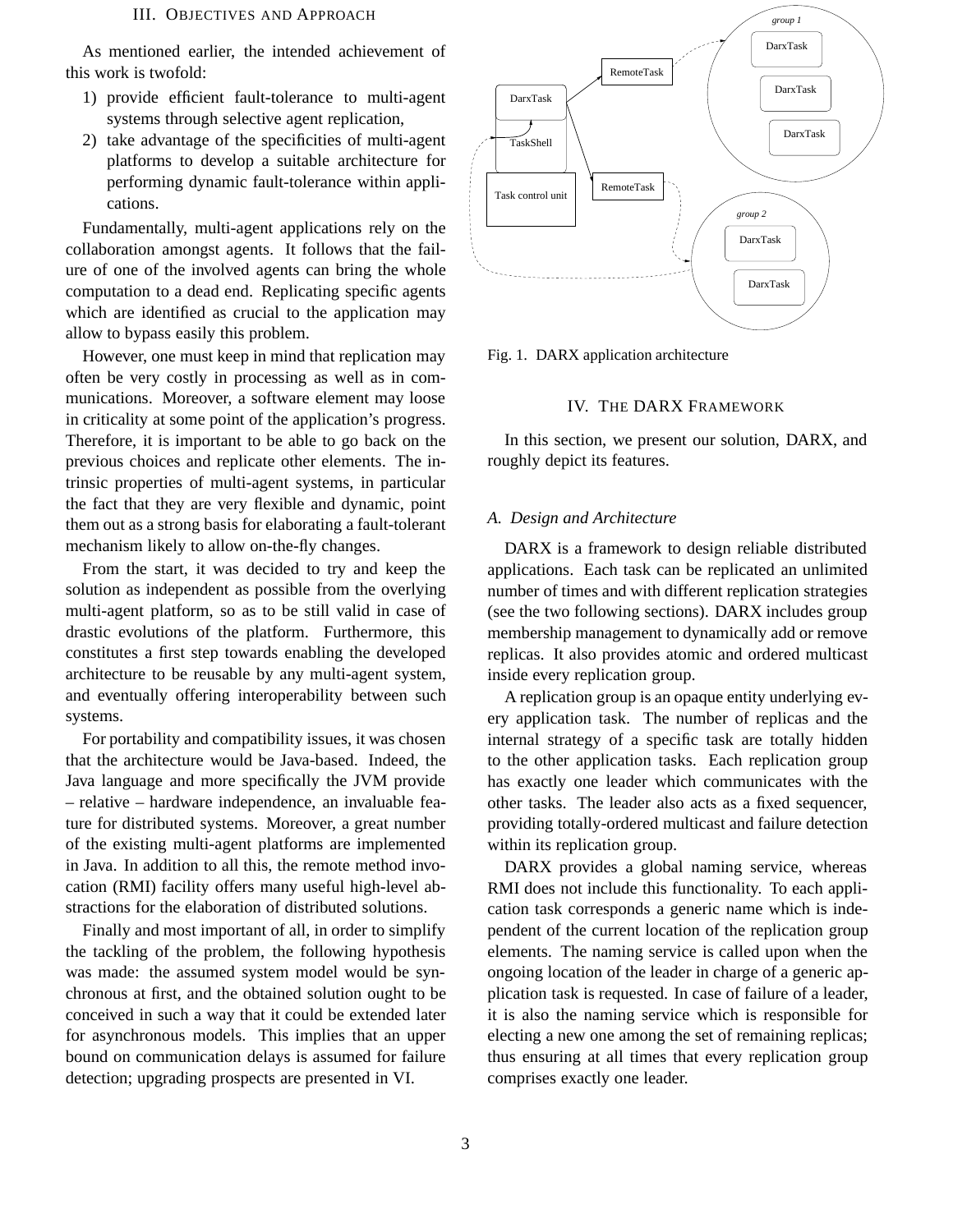In order to benefit from the fault tolerance abilities offered by DARX, each agent gets to inherit the functionalities of a DarxTask object (Figure 1), enabling the underlying system to handle the agent execution and communication. It thus becomes possible for DARX to act as an intermediary for the agent, committed to deciding:

- when an agent should really be started, stopped, suspended and resumed,
- and exactly when a message reception should take effect.

Each task is itself wrapped into a TaskShell, which acts as a replication group manager (see IV-B) and is responsible for delivering received messages to all the members of the replication group, thus preserving the transparency for the supported application. Input messages are intercepted by the TaskShell, enabling message caching. Hence all messages get to be processed in the same order within a replication group, and messages duplicated by mistake can be discarded. When replicating an agent, its replication group is suspended and the corresponding DarxTask is copied to a newly created TaskShell on the requested host before resuming the group execution.

A task can communicate with a remote task, disregarding whether it is a single agent or a replication group, by using a local proxy implemented by the RemoteTask interface. Each RemoteTask references a distinct remote entity considered as the leader of its replication group.

## *B. Replication and Failure management*

DARX provides both passive and active replication strategies. The main originality is that the strategy is not fixed. Each agent can change, at runtime, its replication protocol and tune internal parameters such as the number of replicas or the period between back-ups in case of passive replication. As mentioned earlier, the replication features of each agent are totally transparent to the others.

A replication manager is associated to each agent. It provides four functionalities:

- **group information maintenance:** It keeps track of all the replicas included in the group, and of the current strategy in use.
- **activity suspension/resumption:** It is responsible for suspending or restarting the group. Suspension is necessary when the internal parameters of the group, such as the number of members or the strategy, are changed. Theses functions depend on the current strategy. In the active replication scheme,

group suspension implies sending a suspend order to each replica. In the passive one, only the leader has to be suspended.

- **message diffusion:** It provides the means to propa- $\bullet$ gate communications within the replication group. This function also varies following the current strategy. For example, in the active replication scheme, every message will be broadcasted to the replicas; whereas in the passive one, the message will only be computed by the leader of the replication group.
- **replication strategy switching:** Finally, the replication manager carries out the change of the current replication policy, and the tuning of its parameters. When switching from an active to a passive scheme, the operation solely consists in informing the replicas of the policy change; whereas in the opposite case, the whole group is suspended and all the replicas are updated before resuming the execution.

This replication manager represents a fast way of handling failure recovery. When the active replica of a replication group fails, any other replica within the group already possesses the right information in order to be elected as the new active replica.

# V. PERFORMANCE

This section presents a performance evaluation of the basic DARX components. Measures were obtained using JDK 1.1.6 on a set of Ultra-SparcII 333 MHz linked by a Fast Ethernet (100 Mb/s).

# *A. Migration*

Firstly, the cost of adding a new replica at runtime is evaluated. In this protocol, a new DARX task is created on a remote host and the leader sends its local data to the new replica. This mechanism is very close to a task migration.

Figure 2 shows the time required to "migrate" a server as a function of its data size. A relatively low-cost migration is observed. For a 1 megabytes server, the time to add a new copy is less than 0.6 seconds.

The performance of our server migration mechanism is also compared with the Voyager framework, which itself provides a migration facility to move agents across the network. In this particular test the server is moved between two Pentium III/550MHz PCs running linux with JDK 1.1.8. As shown in Figure 3, DARX is generally more than twice faster than Voyager. The anomalies in this graph come from the fact that the performances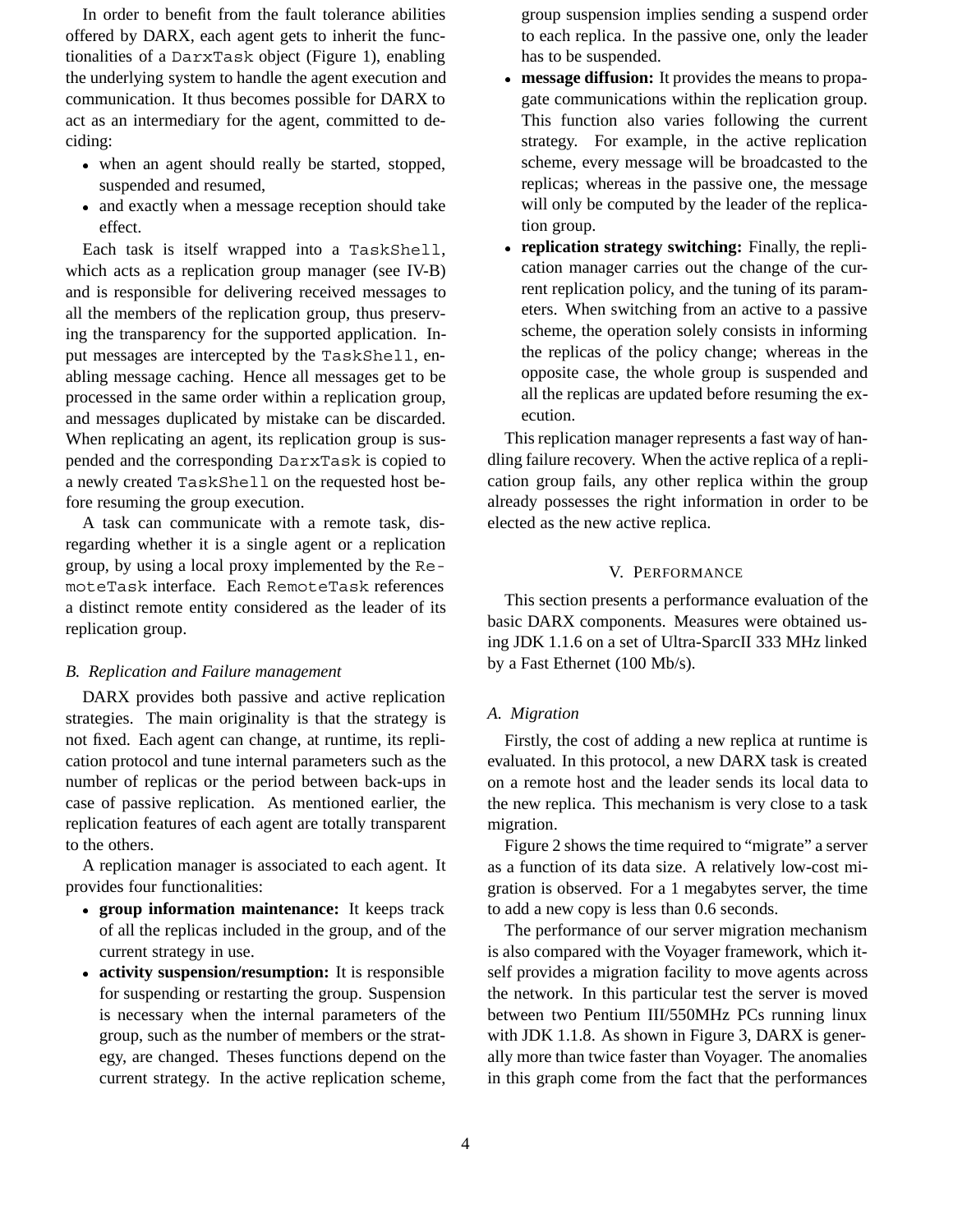

Fig. 2. Server migration cost



Fig. 3. Comparison of Server migration costs

were measured in a non-dedicated environment subject to chaotic variations.

#### *B. Active replication*

The cost of sending a synchronous message to a replication group using the active replication strategy is then evaluated. The time displayed is that measured between the emission of a message whose size is given in abscissa and the reception of a basic reply. Each message is sent to a set of replicas. Figure 4 presents three configurations with different replication degrees. In the RD-1 configuration, the task is local and not replicated. In the RD-2 configuration, the task is replicated on a remote host. In the RD-3 configuration, there are three replicas; the leader being on the sending host and the two other replicas residing on two distinct remote hosts.

#### *C. Passive replication*

To estimate the cost induced by passive replication, the time to update remote replicas is measured. The up-



Fig. 4. Communication cost as a function of the replication degree



Fig. 5. Update cost as a function of the replication degree

dating of a local replica was set aside as the obtained response times were too small to be significant. Figure 5 illustrates the measured performances when updating a replication group at different replication degrees.

## *D. Replication policy switching*

Finally, we evaluate the times required to switch replication strategies:

- in the RD-2 configuration, it takes 4.5ms to proceed from the active strategy to the passive one;
- whereas in the RD-3 configuration, 4.56ms are required for the same operation.

# VI. CONCLUSION

We have presented in this paper a framework for fault-tolerant multi-agent systems. Our architecture does not only provide the means to build reliable distributed applications, but also brings a certain amount